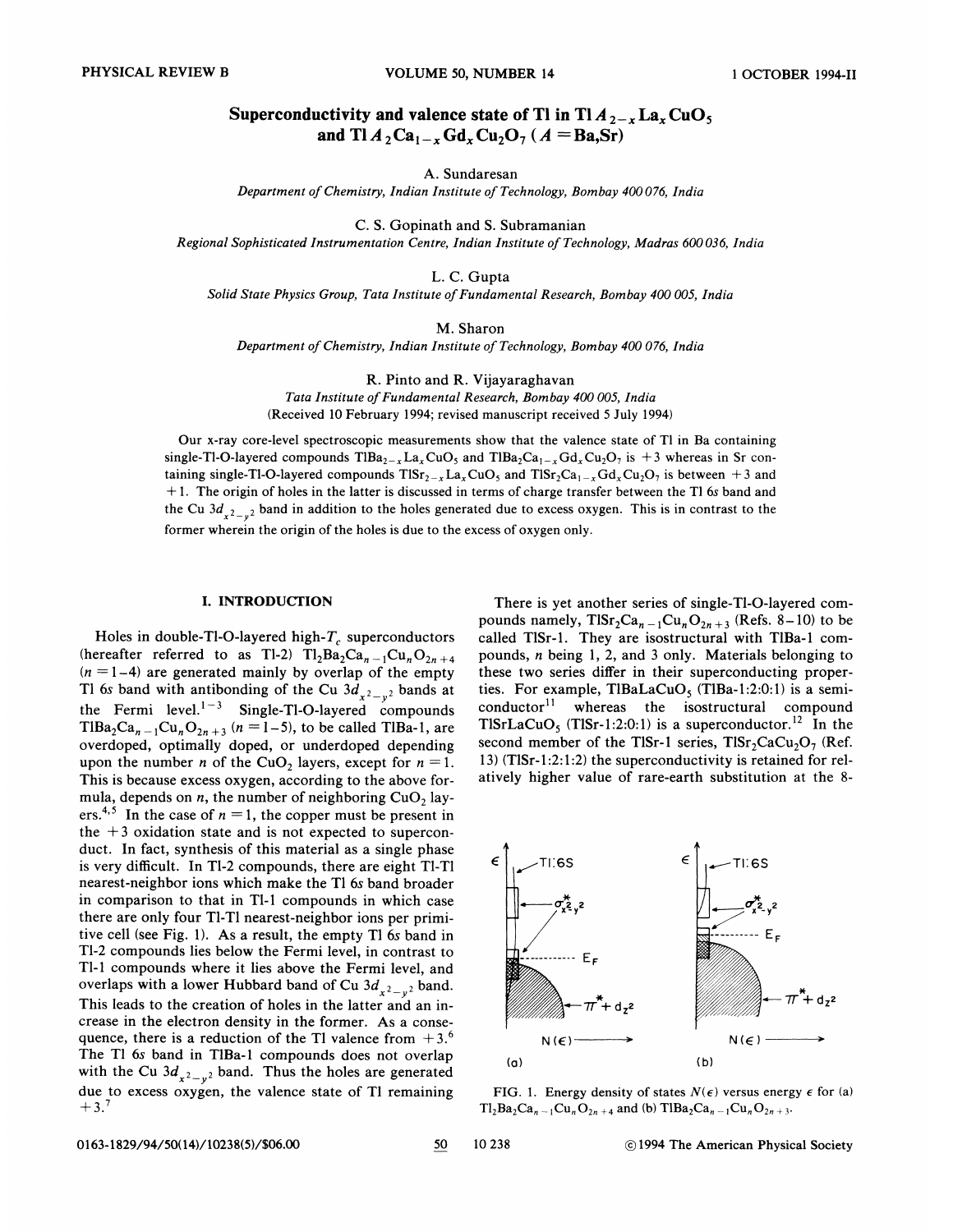coordinated Ca site or 9-coordinated Sr site compared to that in the TlBa-1 series.<sup>14</sup> It had been suggested theoret ically,<sup>15</sup> and shown experimentally by x-rayphotoelectron spectroscopic (XPS) measurements that the origin of holes in TlSrLaCuO<sub>5</sub> is due to the overlap of the Tl 6s band with the Cu  $3d_{x^2-y^2}$  band.<sup>7</sup> We suspected that this mechanism may be operative in the T1Sr-1:2:1:2 also. In order to understand the origin of holes in  $T1A_2Ca_{n-1}Cu_nO_{2n+3}$   $(A = Ba, Sr; n = 1,2)$ , and the difference in superconducting behavior between  $T1Ba_{2-x}La_xCuO_5$  and  $T1Sr_{2-x}La_xCuO_5$ ,  $TIBa_2Ca_{1-x}Gd_xCu_2O_7$  and  $TISr_2Ca_{1-x}Gd_xCu_2O_7$ , we undertook XPS investigations on these materials. This paper reports the results of these studies.

#### II. EXPERIMENTAL

The method of preparation of  $T1A_{2-x}La_xCuO_5$  and Tl( $A$ )<sub>2</sub>Ca<sub>1-x</sub>Gd<sub>x</sub>Cu<sub>2</sub>O<sub>7</sub> ( $A = Ba$ , Sr) with various values of x has been described elsewhere,<sup>7</sup> except that the sintering temperature for Tl-1:2:1:2 was 900°C. All the samples were annealed in oxygen after presintering. Phase purity of the samples was checked by powder x-raydiffraction (XRD) with a JEOL 8030 x-ray diffractometer using Cu  $K\alpha$  radiation (within the resolution of the instrument, typically a few percent). The superconducting property was studied by dc-electrical resistance measurements. The valence state of thallium was studied by xray core-level photoelectron spectroscopy measurements under ultrahigh vacuum  $({\sim}10^{-9}$  Torr) using a VG Escalab MkII spectrometer equipped with a nonmonochromatized Mg  $K\alpha$  x-ray ( $h\nu=1253.6$  eV) source. Energy resolution of the instrument was better than  $0.7$  eV which is relative to metallic silver.<sup>16,17</sup> Binding-energy which is relative to metallic silver.<sup>16,17</sup> Binding-energy (BE) values were obtained from the peak position after subtracting the background linearly. The uncertainty in determining the BE values is  $\pm 0.1$  eV. Since these samples have well-known surface contamination problems, we have taken maximum care to minimize the effects by scraping the sample thoroughly over the surface with a stainless steel blade in situ under ultrahigh vacuum. Before scraping, these samples showed a high intense C ls peak at  $BE=289$  eV and a double-peak structure for O 1s with BE in the range 528—532 eV. After scraping the surface of the material thoroughly, no C 1s peak was observed and only one 0 1s peak was observed at 528.<sup>7</sup> eV showing the absence of carbonate impurities. The Tl 4f core-level spectra were recorded after scrapping. Silver paint was used to minimize the charging. However, the metallic samples did not show any charging.

In order to measure the BE of instrumental C 1s, in the absence of carbonate impurity, the samples were allowed in the vacuum chamber for 2—3 h to accumulate the instrurnental carbon over the sample surface. The BE value of the C 1s peak was determined to be 285.0 eV. BE values of the samples are referenced to this value.  $Tl_2O_3$  was used as a standard for  $Tl^{3+}$ , while for  $Tl^+$  the values of BE was taken from McGuire, Schweitzer, and Carlson.<sup>18</sup>

#### III. RESULTS AND DISCUSSION

## A. Tl $Ba_{2-x}La_xCuO_5$ and  $Tlsr_{2-x}$  La<sub>x</sub> CuO<sub>5</sub> (0.0  $\leq$  x  $\leq$  1.0)

#### Structure and superconductivity

 $XRD$  patterns of  $TIBa_{2-x}La_xCuO_5$  and  $T1Sr_{2-x}La_xCuO_5$  showed that the samples with  $0.2 \le x \le 1.0$  and  $0.6 \le x \le 1.0$ , respectively, are single phase. The spectra of Ba-containing samples, however, indicated the presence of traces of  $BaCO<sub>3</sub>$  impurity which basically are confined to the surface of the sample. Our XPS spectra (as discussed in experimental) do suggest that  $BaCO<sub>3</sub>$  is present only at the surface of the material. All the other diffraction lines could be indexed on the basis of tetragonal 1:2:0:1 phase, (space group  $P4/mmm$ ). The lattice parameters  $a$  and  $c$ , obtained from leastsquare fitting procedure, in both  $TIBa_{2-x}La_xCuO_5$  and  $T1Sr_{2-x}La_xCuO_5$  are plotted as a function of x in Figs. 2 and 3, respectively. While discussing the variation of  $a$ with La<sup>3+</sup> concentration in Tl  $A_{2-x}$  La<sub>x</sub> CuO<sub>5</sub> ( $A = Ba$ , Sr) one should consider the following two competing effects. (i) Ionic size effect, the effect due to different sizes of the ions involved: On substituting bigger  $A^{2+}$  ions (the radi from involved: On substituting original  $A$  and  $\sim 1.31$  Å, respection and  $\sim 1.31$  Å, respectively tively, for ninefold coordination) by smaller  $La^{3+}$  ions (radius  $\sim$  1.21 Å for ninefold coordination<sup>19</sup>), one expects a decrease in both  $a$  and  $c$ . (ii) *Valence effect*, the effect due to the difference in the valence of the ions: Since the Cu-O bonds have antibonding character in the CuO<sub>2</sub> layer ( $d_{x^2-y^2}$  bands<sup>20</sup>), substitution of divalent Ba(Sr) ions by trivalent  $La^{3+}$  ions introduces an extra electron, which is accommodated in the  $CuO<sub>2</sub>$  layers, thereby reducing the Cu valence. This should result in an increase in the inplane bond length  $r_{Cu-O}$ ). This effect increases primarily a because, in general, the inplane  $r_{\text{Cu-O}}$  in single- and double-Tl-0-layered compounds is close to one-half of the lattice parameter a.



FIG. 2. Variation of lattice parameters  $a$  ( $\triangle$ ) and  $c$  ( $\circ$ ) with x in TlBa<sub>2-x</sub>La<sub>x</sub>CuO<sub>5</sub>. Both the lattice parameters decrease with increase of  $x$ . This is consistent with the ionic size effect (see text).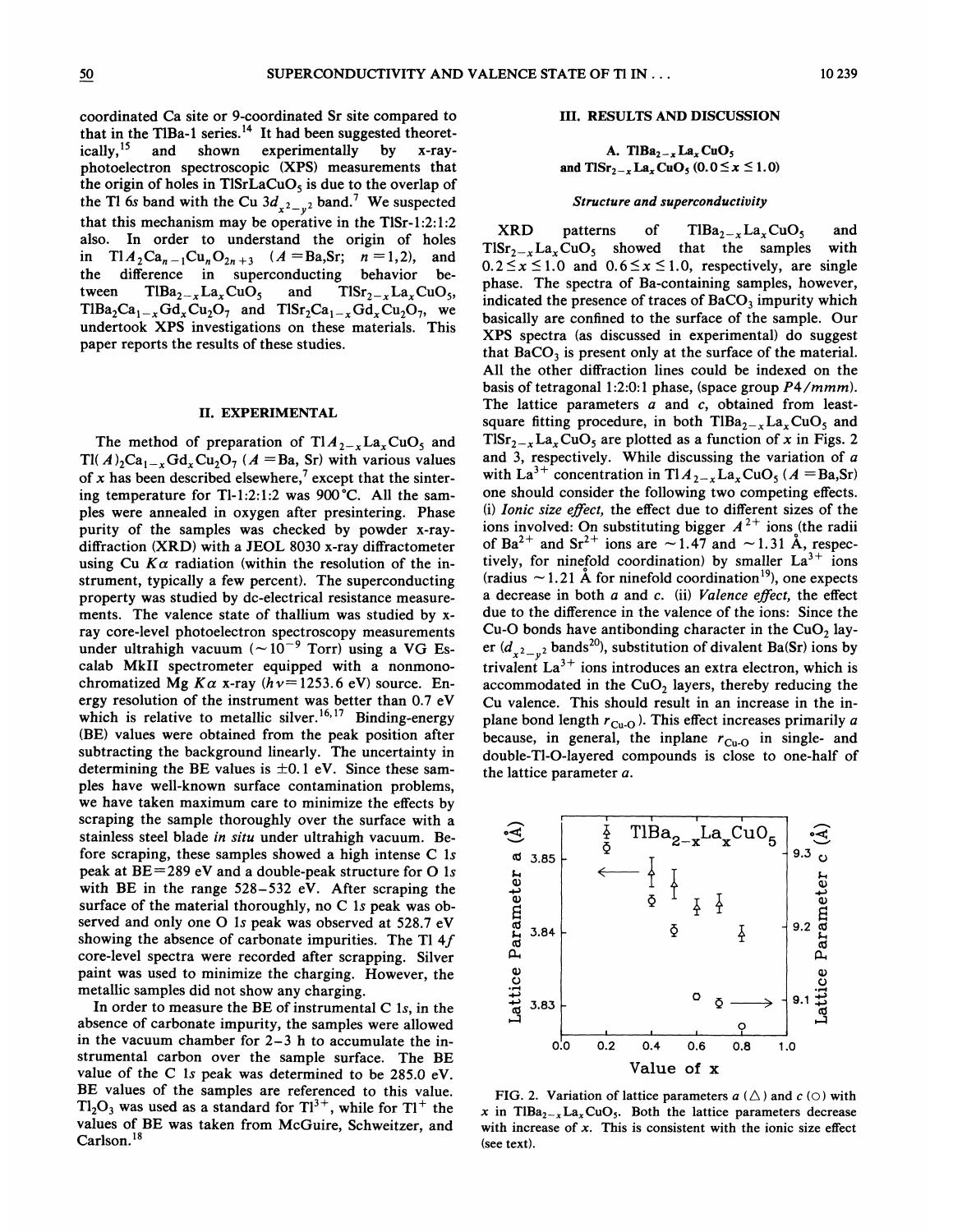

FIG. 3. Variation of lattice parameters  $a$  ( $\triangle$ ) and  $c$  ( $\odot$ ) with x in TIS $r_{2-x}$ La<sub>x</sub>CuO<sub>5</sub>. The parameter *a* increases whereas *c* decreases with increase of  $x$  because of the valence and ionic size effects, respectively.

In the case of  $A = Ba$ , the *ionic size effect* is more important because of the large differences in the sizes of the ions involved. In the case of  $A = Sr$ , the valence effect outweighs the first effect, resulting in a slight increase of  $\boldsymbol{a}$ .

Electrical resistance measurements show that the materials  $TIBa_{2-x}La_xCuO_5$  and  $TISr_{2-x}La_xCuO_5$  superconduct for x in the range  $0.4 \le x \le 0.9$  and  $0.8 \le x \le 1.0$ , respectively. Superconducting transition temperature  $T_c$  in the system TlBa<sub>2-x</sub>La<sub>x</sub>CuO<sub>5</sub> is plotted as a function of x in Fig. 4. Samples with  $x = 0.2$  in TlBa<sub>2-x</sub>La<sub>x</sub>CuO<sub>5</sub> and  $x = 0.6$  in TlSr<sub>2-x</sub>La<sub>x</sub>CuO<sub>5</sub> show metallic behavior and a broad drop in resistance, but did not reach a zero resistance state down to  $12$  K. This implies that the materials are overdoped with holes. From Fig. 4, it is clear that the variation of  $T_c$  with x in TIBa<sub>2-x</sub>La<sub>x</sub>CuO<sub>5</sub> is similar to what has been observed in other high- $T_c$  materials, for



FIG. 4. Variation of  $T_c$  with x in TlBa<sub>2-x</sub>La<sub>x</sub>CuO<sub>5</sub>. Materials in the range  $0.4 \le x < 0.7$  and  $0.7 < x \le 0.9$  are overdoped and underdoped with holes, respectively.

example in  $La_{2-x}Sr_xCuO_4$ .<sup>21</sup> Materials in the range  $0.2 \le x < 0.7$  and  $0.7 < x \le 0.9$  are, respectively, overdoped and underdoped with holes. It is important to note that in the case of  $Tlsr_{2-x}La_xCuO_5$ , only samples with  $x = 0.8$  and 1.0 superconduct with  $T_c = 27$  and 32 K, respectively. Metallic behavior of resistance with temperature and variation of  $T_c$  with x show that the system TlSr<sub>2-x</sub>La<sub>x</sub>CuO<sub>5</sub> with  $0.6 \le x < 1.0$  is in the overdoped state.

## XPS of Tl 4f  $_{7/2}$  core level in TlBa<sub>2-x</sub>La<sub>x</sub>CuO<sub>5</sub> and  $TISr_{2-x}La_xCuO_5$  (x = 0.6, 0.8, and 1.0)

The XPS of Tl  $4f_{7/2}$  core-level BE in Tl<sub>2</sub>O<sub>3</sub> is 117.7 eV which is consistent with the reported value.<sup>16</sup> The BE of the Tl  $4f_{7/2}$  core level is 117.7 eV for  $x = 0.6, 0.8,$  and 1.0 in TlBa<sub>2-x</sub>La<sub>x</sub>CuO<sub>5</sub>. This value is in good agreement with the value of 117.7 eV for Tl  $4f_{7/2}$  in Tl<sub>2</sub>O<sub>3</sub>. This suggests that the valence state of Tl in superconducting  $TIBa_{2-x}La_xCuO_5$  (x = 0.6 and 0.8) and nonsuperconducting TIBa<sub>2-x</sub>La<sub>x</sub>CuO<sub>5</sub> (x = 1.0) is +3. This implies that the Tl 6s band lies above the Fermi level and thus does not remove electrons from the Cu  $3d_{x^2-y^2}$  band. Thus the holes are generated owing to the excess oxygen only. These results provide support to the calculations of electronic band structure in  $TIBa_2CuO<sub>5</sub>$ .

XPS of Tl  $4f_{7/2}$  in TlSr<sub>2-x</sub>La<sub>x</sub>CuO<sub>5</sub> (x = 0.6, 0.8, and 1.0) is shown in Fig. 5. As can be seen from the figure, the BE of the Tl  $4f_{7/2}$  core level in these compounds has moved up (BE=118.3, 118.2, and 118.1 eV for  $x = 0.6$ , 0.8, and 1.0, respectively) suggesting that, the valence state of Tl is between  $+3$  and  $+1$  as the near-neighbor environment of Tl ions remains essentially the same in these materials. Decrease of BE with an increase of the concentration of  $La^{3+}$  ions is consistent with the fact that the addition of an extra electron, contributed by lanthanum ion, into the band of the antibonding Cu  $3d_{x^2-y^2}$  orbitals could result in a decrease of effective overlap of the Tl 6s band with the Cu  $3d_{x^2-y^2}$  band and hence the decrease in electron density in the Tl 6s band. From the chemical bonding considerations, addition of electrons into the antibonding band increases the in-plane Cu-O bond length  $r_{\text{Cu-O}}$ . This is clearly reflected in the lattice parameter a which increases with the increase of concentration of  $La^{3+}$  ions. This situation is to be contrasted with that in the system  $TIBa_{1-x}Sr_xLaCuO_5$ .<sup>7</sup> In this system, an increase of BE and  $T_c$  with the increase of isovalent  $Sr^{2+}$  ion concentration reveals that this system moves from being underdoped  $(x > 0.4)$  to being optimally doped.

> **B.** TIBa<sub>2</sub>Ca<sub>1-x</sub> Gd<sub>x</sub>Cu<sub>2</sub>O<sub>7</sub> (x = 0.3 and 1.0) and  $TlSr_2Ca_{1-x}Gd_xCu_2O_7$  $(x = 0.2, 0.4, 0.6, 0.8,$  and 1.0)

#### Structure and superconductivity

XRD patterns of TlBa<sub>2</sub>Ca<sub>1-x</sub>Gd<sub>x</sub>Cu<sub>2</sub>O<sub>7</sub> (x = 0.3 and 1.0) show the single-phase (tetragonal 1:2:1:2 phase with the space group P4/mmm) nature of the materials except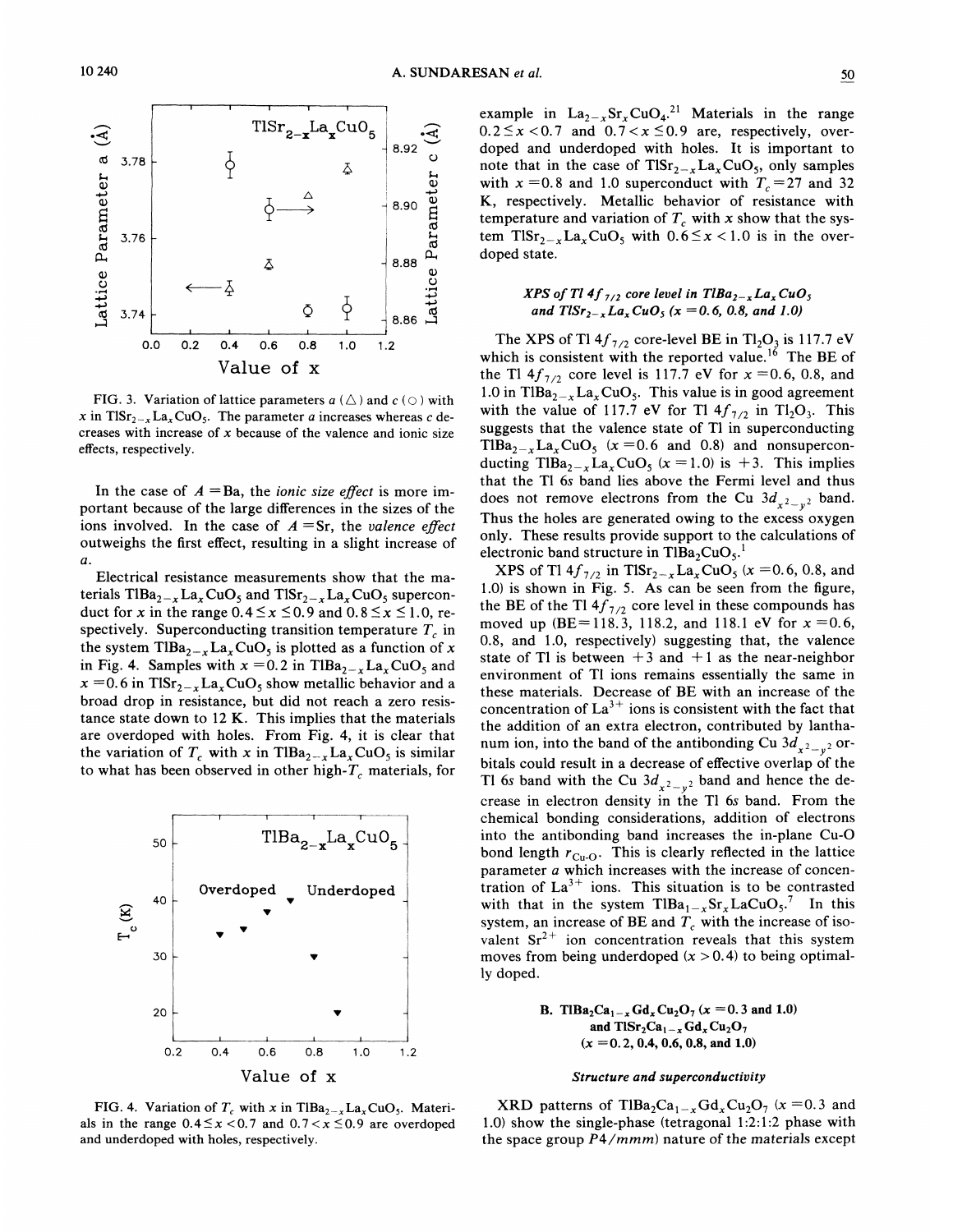

FIG. 5. XPS spectra of Tl  $4f_{7/2}$  core levels in Tl<sub>2</sub>O<sub>3</sub> and  $T1Sr_{2-x}La_xCuO_5$  (x = 0.6, 0.8, and 1.0). Binding energies are referenced to the instrumental  $C$  1s peak at 285 eV.

a trace of BaCuO<sub>2</sub> impurity phase for  $x = 0.3$ . Singlephase samples could be obtained for  $0.4 \le x \le 1.0$  in  $T1Sr_2Ca_{1-x}Gd_xCu_2O_7$  except the presence of traces of an impurity for  $x = 0.4$ . Lattice parameters for both systems are listed in Table I. It should be noted that in both systems, lattice parameter a increases, whereas parameter  $c$  decreases, with increase of x. This is because, the variation of the a parameter is primarily due to the valence effect (mentioned above) and the decrease of the  $c$  param-

TABLE I. Compounds and their corresponding lattice parameters a and c  $T_c$  and BE of Tl  $4f_{7/2}$  core level [nonsuperconducting (NSC)].

| Compound                                           | a<br>'À) | с<br>(À) | $T_c$<br>(K) | BE of Tl-4 $f_{7/2}$<br>(eV) |
|----------------------------------------------------|----------|----------|--------------|------------------------------|
| $T1Sr_2Ca_{0.6}Gd_{0.4}Cu_2O_7$                    | 3.808    | 12.081   | 65           |                              |
| $TlSr2Ca0.4Gd0.6Cu2O7$                             | 3.816    | 12.046   | 60           | 118.3                        |
| $TlSr_2Ca_{0.2}Gd_{0.8}Cu_2O_7$                    | 3.828    | 12.047   | <b>NSC</b>   | 118.2                        |
| TlSr <sub>2</sub> GdCu <sub>2</sub> O <sub>7</sub> | 3.833    | 12.021   | <b>NSC</b>   | 118.1                        |
| $T1Ba2Ca0.7Gd0.3Cu2O7$                             | 3.867    | 12.601   | 78           | 117.7                        |
| $TlBa2GdCu2O7$                                     | 3.899    | 12.296   | NSC          | 117.7                        |

eter is due to the substitution of bigger  $Ca^{2+}$  ions by smaller  $Gd^{3+}$  ions, the *ionic size effect*. Resistance measurement show that the compound  $TIBa_2Ca_{1-x}Gd_xCu_2O_7$ ,  $x=0.3$ , superconducts with  $T_c$  =78 K. The compound with  $x = 1.0$  is a semiconductor. In the case of the system  $T1Sr_2Ca_{1-x}Gd_xCu_2O_7$  the compounds with  $x = 0.4$  and 0.6 superconduct with  $T_c$  =65 and 60 K, respectively. Compounds with  $x = 0.8$ do not superconduct down to 12 K and  $x = 1.0$  is a semiconductor just as TlBa<sub>2</sub>GdCu<sub>2</sub>O<sub>7</sub>.

## XPS of Tl  $4f_{7/2}$  core level in TlBa<sub>2</sub>Ca<sub>1-x</sub> Gd<sub>x</sub> Cu<sub>2</sub>O<sub>7</sub> (x = 0.3 and 1.0) and  $Tlsr_2Ca_{1-x}Gd_xCu_2O_7(x = 0.6, 0.8, and 1.0)$

The BE of the Tl  $4f_{7/2}$  core level in TIBa<sub>2</sub>Ca<sub>1-x</sub>Gd<sub>x</sub>Cu<sub>2</sub>O<sub>7</sub> with  $x = 0.3$  and 1.0 is listed in Table I. The BE of Tl  $4f_{7/2}$  in superconduction  $TIBa_2Ca_0 \tcdot \text{Gd}_0 \tcdot \text{Cu}_2O_7$  and nonsuperconducting TlBa<sub>2</sub>GdCu<sub>2</sub>O<sub>7</sub> is 117.7 eV. This value implies that the valence state of Tl in these compounds is  $+3$ , in agreement with electronic band-structure calculations and high-energy spectroscopic studies.<sup>1,2</sup> The BE of Tl  $4f_{7/2}$ in TlSr<sub>2</sub>Ca<sub>1-x</sub>Gd<sub>x</sub>Cu<sub>2</sub>O<sub>7</sub> is also listed in Table I. The BE of Tl  $4f_{7/2}$  in samples with  $x = 0.6, 0.8$ , and 1.0, respectively is 118.3, 118.2, and 118.<sup>1</sup> eV suggesting that the valence of Tl is systematically moving towards  $+3$ . This suggests that the system  $Tlsr_2GdCu_2O_7$ , just like  $T1Sr_2CuO_5$ , has more  $Cu^{3+}$  content because of the holes generated due to overlap of T1 6s band with Cu  $3d_{x^2-y^2}$ band in addition to those generated due to excess oxygen. Decrease of BE and  $T_c$  with x suggests that the system  $T1Sr_2Ca_{1-x}Gd_xCu_2O_7$  with  $x$  (>0.4) moves towards being underdoped. In this respect, this material is different from the system  $Tlsr_{2-x}La_xCuO_5$ , although the BE values are similar and vary in a similar fashion. TlSrLaCuO<sub>5</sub> with a BE of 118.1 eV is a superconductor, whereas  $Tlsr_2GdCu_2O_7$  with the same BE is not a superconductor. This is because in the system  $Tlsr_2Ca_{1-x}Gd_xCu_2O_7$ , holes which are generated by the redox mechanism are divided between two  $CuO<sub>2</sub>$  layers whereas in TlSr<sub>2-x</sub>La<sub>x</sub>CuO<sub>5</sub> the holes belong to only one CuO<sub>2</sub> layer. In TlSr-1:2:0:1 and TlSr-1:2:1:2 systems the redox mechanism becomes effective because of relatively smaller lattice parameter compared with, respectively, isostructural TlBa-1:2:0:1 and TlBa-1:2:1:2 materials. In the case of Tl-2 compounds it is due to the higher number (eight) of Tl-Tl nearest-neighbor interaction, as mentioned above, compared to single- Tl-0-layered compounds where there are only four Tl-Tl nearest neighbors.

#### IV. CONCLUSION

The XPS of Tl  $4f_{7/2}$  in single-Tl-O-layered  $Tlsr_{2-x}La_xCuO_5$  and  $Tlsr_2Ca_{1-x}Gd_xCu_2O_7$  show that the valence state of Tl is between  $+3$  and  $+1$ , implying that holes are generated due to the redox mechanism also in addition to the holes being generated due to excess oxygen. Our measurement on the isostructural  $T1Ba_{2-x}La_xCuO_5$  and  $T1Ba_2Ca_{1-x}Gd_xCu_2O_7$  systems show that the Tl valence is essentially  $+3$ . Thus elec